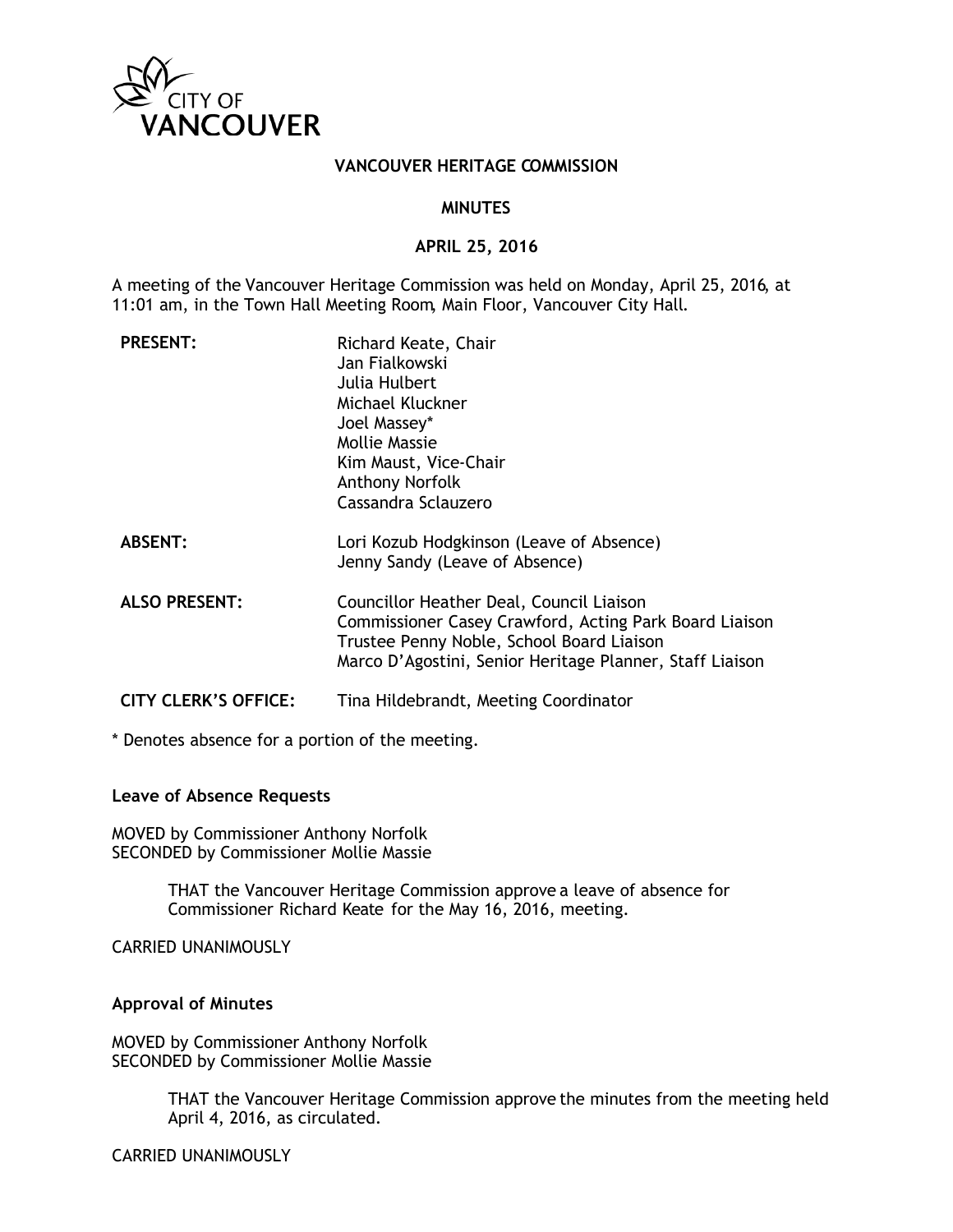## **1. Business Arising from the Minutes**

None

# **2. Heritage Action Plan Update**

**Consultant:** Donald Luxton, Donald Luxton & Associates Inc., Heritage Action Plan

**Staff:** Marco D'Agostini, Senior Heritage Planner Tanis Knowles Yarnell, Planner, Heritage Action Plan Implementation

Staff provided an update on the Heritage Action Plan work program, including next steps for the Character Home Zoning Review - Single Family Zones, and, along with the Heritage Action Plan Consultant, responded to questions.

## **3. Conservation Review**

- **(a) 969 Burrard Street & 1019 -1045 Nelson Street Rezoning Application (First Baptist Church) A, (M), (I)**
- **Issues:** FBC Rehabilitation Plan, overall extent of the proposed scope of work; Foundation seismic/structural upgrade approach; Exterior walls seismic/structural upgrade procedure necessitating removal of protected interior finishes; Building systems upgrade levels; Roof replacement approach; Connection with the tower and its impact on heritage building (FBC).
- **Applicants:** Farouk Babul, Developer, Westbank Projects Michael Heeney, Architect, Bing Thom Architects Inc. Donald Luxton, Heritage Consultant, Donald Luxton and Associates
- **Staff:** Yan Zeng, Rezoning Planner Sailen Black, Development Planner Zlatan Jankovic, Heritage Planner

Staff and the Applicants provided an overview of the application and responded to questions.

MOVED by Commissioner Michael Kluckner SECONDED by Commissioner Anthony Norfolk

> THAT the Vancouver Heritage Commission supports the application for the rehabilitation and Seismic upgrade of 969 Burrard Street, the First Baptist Church, including the application to build an adjacent tower;

FURTHER THAT the Commission recommend that further design consideration be given to the new steps design for the Burrard Street entrance to the church;

FURTHER THAT the Commission asks the applicant to consider providing a reference in the design of the landscaped space between the buildings of the lost heritage elements including the Hobbit House; and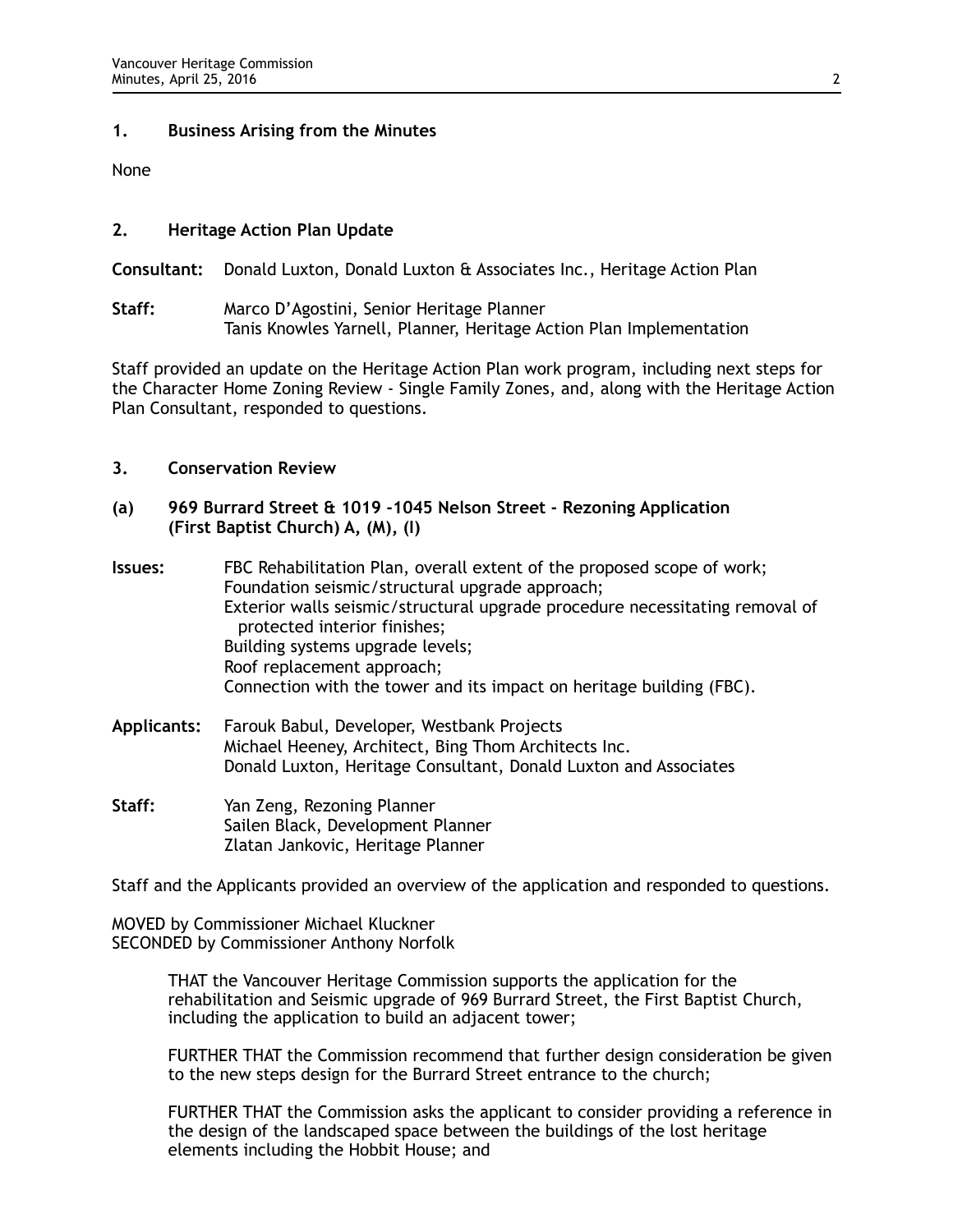FURTHER THAT while the Commission appreciates the distinguishable nature of the tower design, the Commission recommends further design consideration be given to the compatibility of its design.

# CARRIED UNANIMOUSLY

*\* \* \* \* \**

*The Commission recessed at 12:59 pm and reconvened at 1:11 pm.*

*\* \* \* \* \**

# **4. Statement of Significance and Vancouver Heritage Register Subcommittee Report**

The Staff Liaison reviewed the report of the Statement of Significance and Vancouver Heritage Register Subcommittee meeting of April 11, 2016, and responded to questions.

MOVED by Commissioner Anthony Norfolk SECONDED by Commissioner Richard Keate

- A. THAT the Vancouver Heritage Commission supports adding the following buildings to the Vancouver Heritage Register as C-listings:
	- 509 East 11<sup>th</sup> Avenue Munro Residence;<br>• 517 East 11<sup>th</sup> Avenue Anderson Residence
	- 517 East 11<sup>th</sup> Avenue Anderson Residence;
	- 756 East  $14<sup>th</sup>$  Avenue Armstrong Residence; and
	- 424 West Pender Street Smile Diner Building.
- B. THAT the Vancouver Heritage Commission requests that the Statements of Significance for the following buildings be referred back to the consultants for revisions and, where necessary, to complete revisions to the Vancouver Heritage Register evaluations:
	- 756 East  $14<sup>th</sup>$  Avenue Armstrong Residence;
	- 509 East 11<sup>th</sup> Avenue Munro Residence:<br>• 517 East 11<sup>th</sup> Avenue Anderson Residence
	- 517 East 11<sup>th</sup> Avenue Anderson Residence; and
	- 424 West Pender Street Smile Diner Building;

FURTHER THAT while the Commission considers 2088 East 20<sup>th</sup> Avenue, the Rosenberg Residence, to be worthy of addition to the VHR, it requests that the SOS and draft HRE be referred to the consultant for further research and revisions that reflect more thoroughly the values connected to the construction, historical association and historical pattern of this house and site, and that the SOS and VHR evaluations be re-submitted.

C. THAT the Vancouver Heritage Commission supports the staff recommendation to remove 3738 Cypress Street, the Henry O. Alexander Residence, from the list of protected properties in the FSHCA ODP.

CARRIED UNANIMOUSLY

(Commissioner Joel Massey absent for the vote)